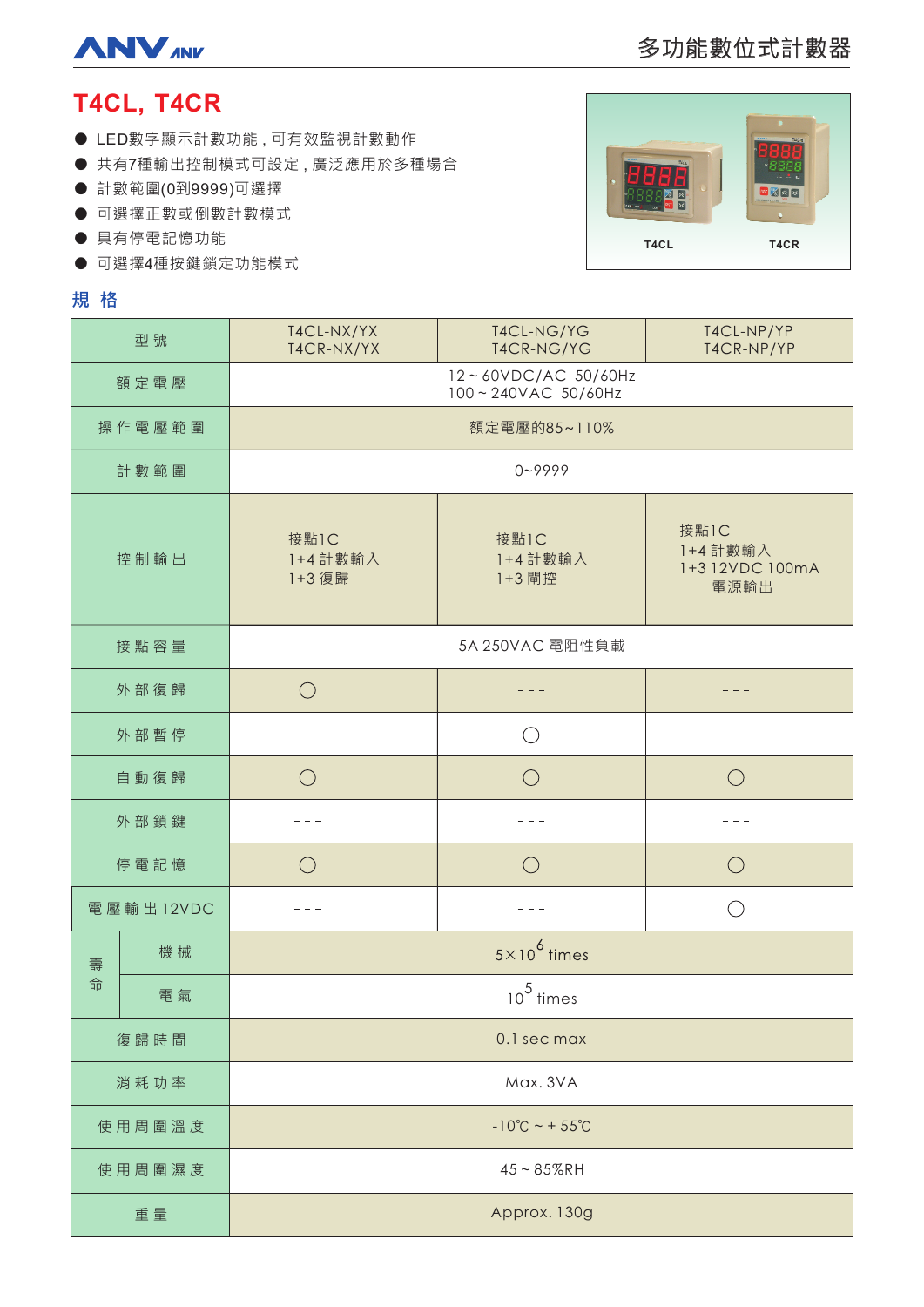# 多功能數位式計數器



## 接線圖



### 時序圖